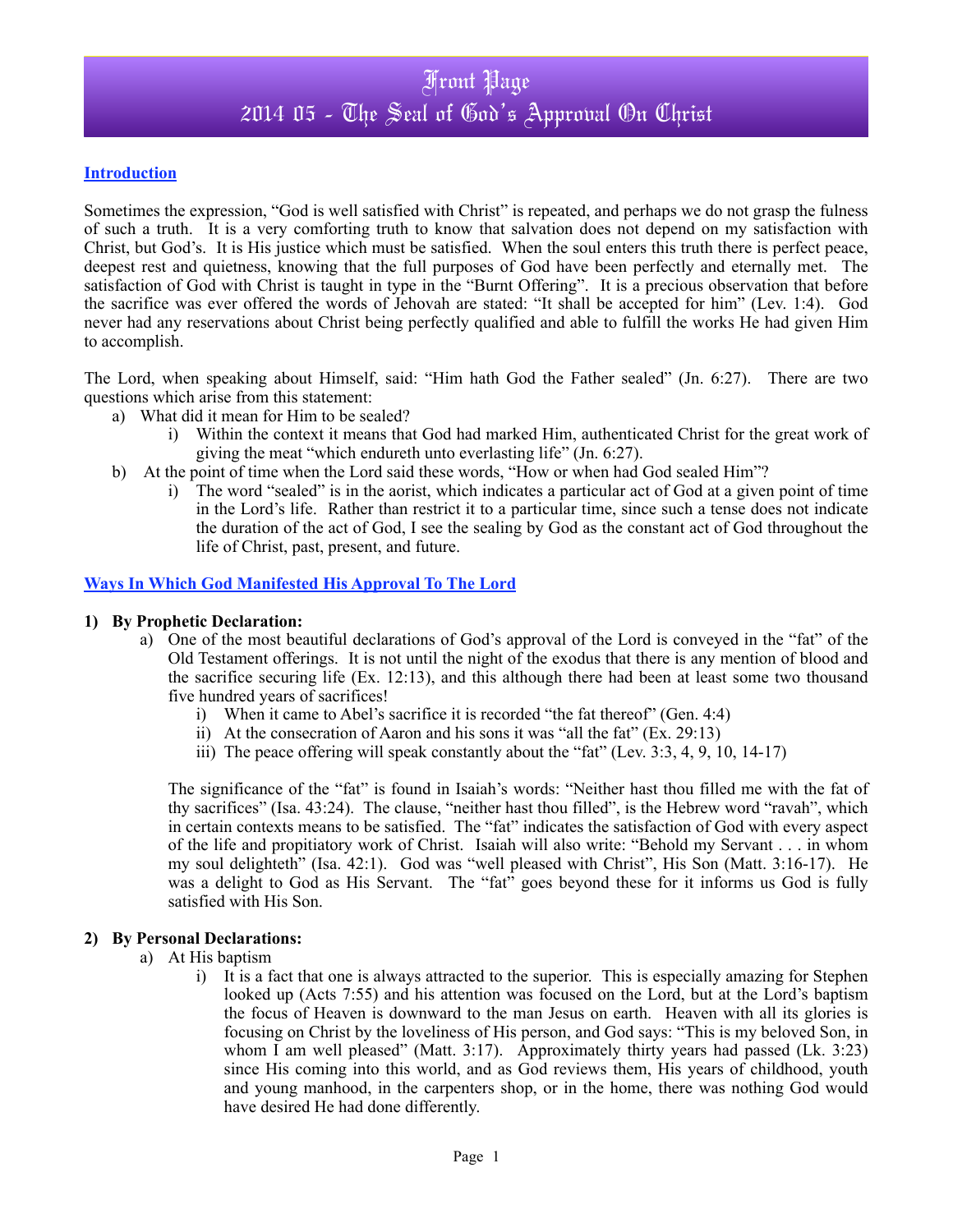- b) On the mount of transfiguration
	- i) There were three human speakers on the holy mount; Moses, Elias, and Peter, then God speaks. Moses and Elias spoke of His decease of which Heaven spoke nothing of disapproval. Peter said: "Let us make three tabernacles; one for thee, and one for Moses, and one for Elias" and immediately God manifests His presence by the cloud and His disapproval to the words of Peter. God says: "This is my beloved Son: hear Him" (Lk. 9:30-35)

In these situations God was declaring His approval of Christ.

#### **3) By The Personal Experiences of The Lord:**

a) God always heard Him (Jn. 9:31; 11:42). We can become so excited when the God of Heaven deigns to bow His ear to personally listen to us when we pray, and then answer those prayers. For the Lord such was the normal experience because He never prayed amiss (Jam. 4:3), but always according to the will of God (1 Jn. 5:14). By continually answered prayers, and without the virtue of another, God was approving all that Christ did.

### **4) By God's Actions Concerning Christ:**

- a) God raised Him from the dead.
	- i) We now enter the realm of the utterly stupendous, those distinctly mighty acts God did for Christ in showing His approval of Him and all that He thought, wrought, wrote, and spoke. The following are some of the scriptures telling of this:
		-
		- 1. "God raised Him from the dead" (Acts 13:30)<br>2. "Whom God hath raised up" (Acts 2:24) "Whom God hath raised up" (Acts 2:24)
		- 3. "This Jesus hath God raised up" (Acts 2:32)
		- 4. "Believe on Him that raised up Jesus our Lord from the dead" (Rom. 4:24)
		- 5. "Raised up from the dead by the glory of the Father" (Rom. 6:4)
		- 6. "God hath  $\ldots$  raised up the Lord" (1 Cor. 6:14)
		- 7. "God the Father, who raised Him from the dead" (Gal. 1:1)
- b) God's reception of Christ and setting Him at His own right hand.
	- i) It is easy to miss the significance of the words: "A cloud received Him out of their sight" (Acts 1:9). This was not just a fluffy white cloud, rather it was the cloud of the Lord's presence which was seen on the mount of transfiguration (Matt. 17:5). Furthermore, He was "carried up into Heaven" (Lk. 24:51). Not only was He carried up but He was: "received up into heaven" (Mk. 16:19), He "ascended up on high" (Eph. 4:8). Having ascended up on high He sat down on the "right hand of the Majesty on high" (Heb. 1:3); "on the right hand of God" (Heb. 10:12). The Lord did not of His own accord take this uppermost place, for we read: "He (God) set Him at His own right hand in the heavenly places" (Eph. 1:20). God said to Him: "Sit Thou at my right hand" (Psa. 110:1).
- c) Christ, called by God, an "high priest after the order of Melchisedec" (Heb. 5:10). The English word "called" is used in verses 4 and 10, but this is not the same Greek word. The word in verse four is "kaleo", but the one in verse ten is "prosagoreuo". While "kaleo" is used in 138 verses, "prosagoreuo" is only used in Heb. 5:10. It means to "Name", and indicates a distinctive mode of address to be acknowledged as such, to be saluted. God declared Him to be such before He ever entered the experiences of life (Psa. 110:4), for God, as previously noted, had no reservations about the perfecting of the Lord to be such a high priest (Heb. 5:9), that is fully qualified by the things which He suffered not for sins (that was accomplished at Calvary in the three hours of darkness) but as a man living in fellowship with God. His priesthood was unique in that it was confirmed by an oath (Heb. 7:21). The contrast between where Aaron ministered and Christ, in Melchisedec priesthood ministers endorses God's approval of Him.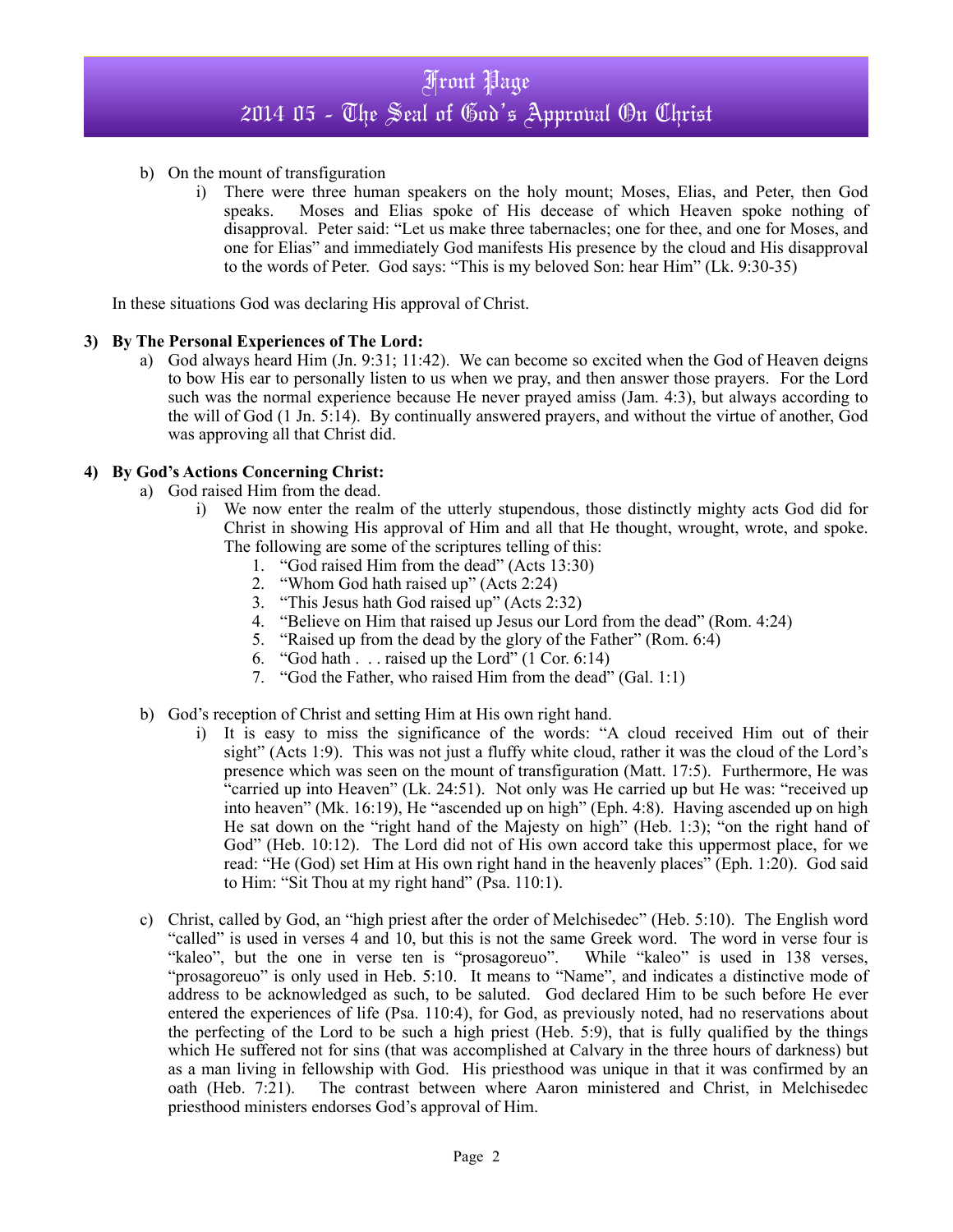## Front Page 2014 05 - The Seal of God's Approval On Christ

| <b>Aaron Ministered</b>                                                                                                                                                                                                                                                  | <b>Melchisedec Ministers</b>                                                                                                                                                                               |
|--------------------------------------------------------------------------------------------------------------------------------------------------------------------------------------------------------------------------------------------------------------------------|------------------------------------------------------------------------------------------------------------------------------------------------------------------------------------------------------------|
| In a worldly sanctuary (Heb. $9:1$ )                                                                                                                                                                                                                                     | In the true Tabernacle and sanctuary (Heb. 9:11)                                                                                                                                                           |
| Aaron entered once a year (Heb. 9:7)                                                                                                                                                                                                                                     | He entered once for all (Heb. 9:12)                                                                                                                                                                        |
| He entered with the blood of an animal<br>(Heb. 9:7)                                                                                                                                                                                                                     | He entered by virtue of His own blood (Heb. 9:12)                                                                                                                                                          |
| Blood was shed for he and the people (Heb. 9:7)                                                                                                                                                                                                                          | His blood was for others not for Himself<br>(Heb. 9:26, 28)                                                                                                                                                |
| Its efficacy was limited in that it:<br>Could not give open access (Heb. 9:8)<br>$\bullet$<br>Could not purge the conscience (Heb. 9:14)<br>$\bullet$<br>Had to be offered year after year (Heb. 10:1)<br>$\bullet$<br>Could not take away sins (Heb. 10:4)<br>$\bullet$ | It was efficacious in that it:<br>Could give access to God (Heb. 10:22)<br>Could clear the guilty conscience (Heb. 9:14)<br>Never had to be offered again (Heb. 10:12)<br>Could take away sins (Heb. 9:28) |

- d) The Lord taking the book from the hand of the Throne Sitter (Rev. 5:7). Chapters four and five of Revelation are a single section revealing the creatorial and moral glory of the Throne Sitter and the qualifications of the Lamb to take the book from Him. That book opens the judgments of God whither they are effective by angelic ministry or the Lord Himself. All judgment has been given into His hand (Jn. 5:22, 27). The qualifications to "open the book, and to loose the seals" (Rev. 5:2) are so exacting that no human being in celestial, terrestrial, or infernal realms can meet them. The only individual is the "Lion of the tribe of Judah" (Rev. 5:5), the "Lamb as it had been slain" (Rev. 5:6) with its "seven horns and seven eyes" (Rev. 5:6). He alone is worthy for: "Thou wast slain, and hast redeemed us to God by thy blood out of every kindred, and tongue, and people, and nation"; and hast made us unto our God Kings and priests" (Rev. 5:9-10). He is seen as the supreme Redeemer and Deliverer, and God seals, approves of Him as capable and qualified to be the executor of judgment by letting Him take the book.
- e) God will give Christ exclusive Kingship despite all opposition, Satanic and human to His decree (Psa. 2:7-8). It has ever been the aim of certain individuals to rule the world. Ahasuerus reigned over 127 provinces from India to Ethiopia (Est. 1:1) and to him he would have ruled over the world. It is recorded that Alexander sat and wept when there were no more places to conquer. Perhaps he thought he ruled the world. Hitler sought to rule as much of the world as possible, and the Beast, the man of sin, will be the same. Poor puny man fails to recognize that God has declared: "Yet have I set my King upon my holy hill of Zion" (Psa. 2:6). God will laugh at the creatures of dust as they try to overthrow His purposes which involves setting Christ as King over the entire world (Psa. 2:4). God is the "great King" (Psa. 47:2; 95:3). He gives the rulership to "whomsoever He will" (Dan. 4:17) and He sets His seal of approval to Christ as such by giving to Him universal Kingship. As such, Christ will "strike through kings in the day of his wrath" (Psa. 110:5) and "rule" in the midst of His enemies (Psa. 110:2). He will not be politically correct, but it will be characterized by:
	- i) Exactingly righteousness (Heb. 1:9)
	- ii) Man shall fear Him (Psa. 72:5)
	- iii) His reign will be one of moral refreshment (Psa. 72:6)
	- iv) Peace and tranquility will be a hallmark of His kingdom (Psa. 72:7)
	- v) Universal dominion (Psa. 72:8)
	- vi) Enemies will bow before Him (Psa. 72:9)
	- vii) Foreign kings, etc., shall bring gifts, prostrating themselves before Him (Psa. 72:10-11)
	- viii) "A King shall reign and prosper, and shall execute judgment and justice in the earth" (Jer. 23:5)